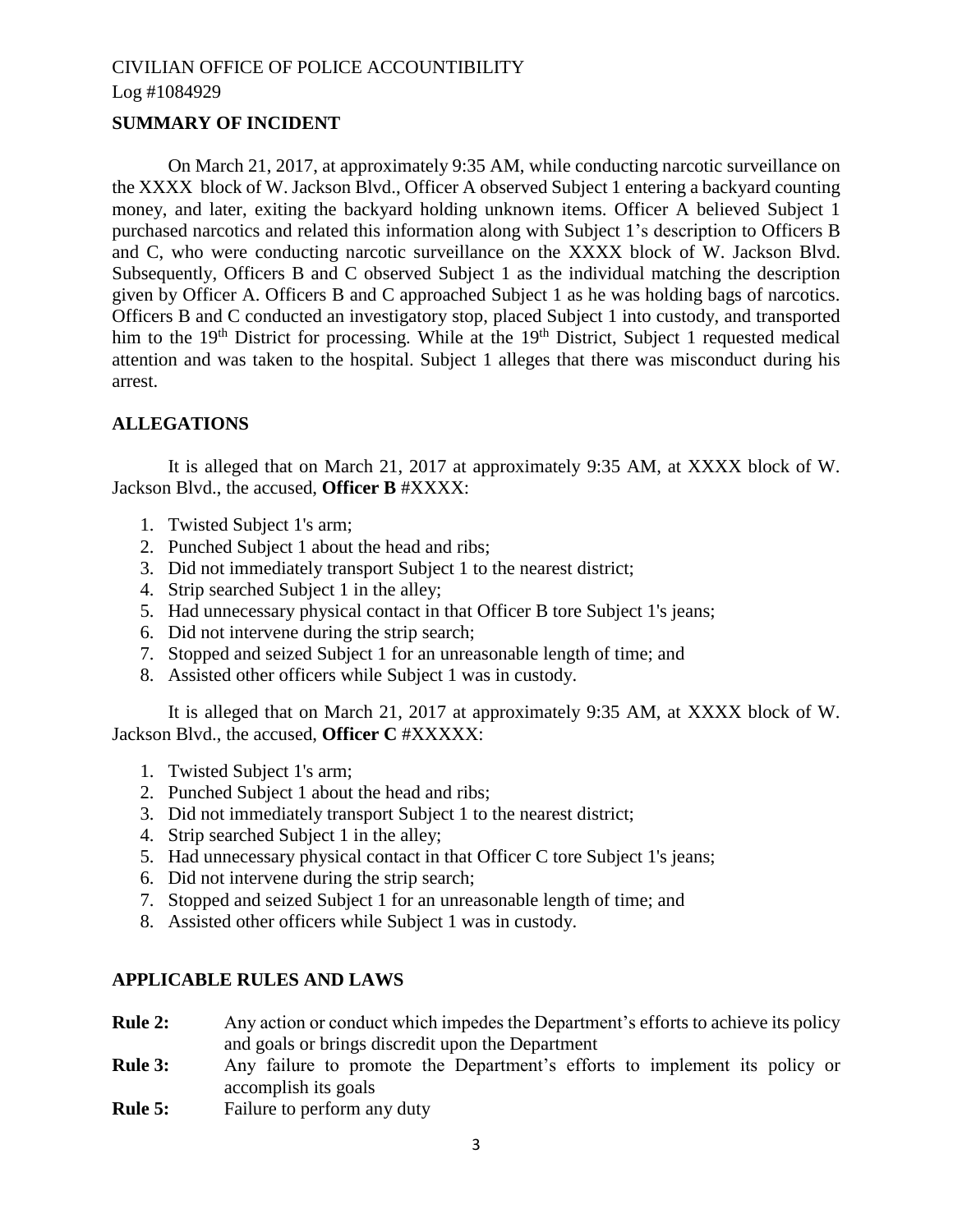#### Log #1084929

- **Rule 8:** Disrespect to or maltreatment of any person, while on or off duty
- **Rule 9:** Engaging in any unjustified verbal or physical altercation with any person, while on or off duty
- **Rule 22:** Failure to report to the Department any violation of Rules and Regulations or any other improper conduct which is contrary to the policy, orders or directives of the Department
- **G02-02:** The First Amendment and Police Actions
- **G03-02-01:** Use of Force Model
- **G03-02-02:** Force Options
- **G06-01-01:** Field Arrest Procedures
- **G06-01-02:** Restraining Arrestees
- **G06-01-03:** Conducting Strip Searches
- **G08-01-02:** Specific Responsibilities Regarding Allegations of Misconduct
- **S04-13-09:** Investigatory Stop System
- **S10-02-03:** Gang and Narcotics-Related Enforcement

## **The Fourth Amendment of the United States Constitution**

## **INVESTIGATION**

 $\overline{a}$ 

IPRA<sup>1</sup> conducted **Subject 1's audio statement** on July 27, 2017 and received his letter on April 17, 2017. Subject 1 stated he left a friend's building located on West Jackson Blvd. on March 21, 2017. Subject 1 stated while he was texting on his cell phone he saw a hand come towards him. He realized an officer's hand approach him. Subject 1 said that the officer, now known as Officer B, reached towards Subject 1 and Subject 1 "knocked" Officer B's hand away because "he was startled." Subject 1 stated there were no verbal commands and he did not see the police vehicle approach. Subject 1 said he screamed for help. Subject 1 stated that another officer, now known as Officer C, exited the police vehicle and approached Subject 1 and Officer B. Subject 1 stated that Officer B twisted Subject 1's right wrist causing Subject 1 to drop his telephone. Officer C grabbed Subject 1 to handcuff him. Subject 1 stated that the officers did not find drugs on him and that he only had his cell phone on his person.

Subject 1 stated that Officer C escorted him to the police vehicle while Officer B searched the area. At this time, Subject 1 said he yelled for help. Subject 1 stated that Officer C moved towards Officer B, but then Officer C proceeded back to the police vehicle. Subject 1 stated that Officer C began closed fist punching the left side of Subject 1's head and ribs while Subject 1 was sitting in the police vehicle, which lasted approximately thirty seconds. Subject 1 stated that he temporarily lost consciousness.

Subject 1 stated that both officers took him from the alley of Jackson Blvd. and XXXXXX XXXX to the alley of Van Buren St. and Congress Pkwy. Subject 1 stated he did not recall whether

<sup>&</sup>lt;sup>1</sup> On September 15, 2017, the Civilian Office of Police Accountability (COPA) replaced the Independent Police Review Authority (IPRA) as the civilian oversight agency of the Chicago Police Department. Thus, this investigation, which began under IPRA, was transferred to COPA on September 15, 2017, and the recommendation(s) set forth herein are the recommendation(s) of COPA.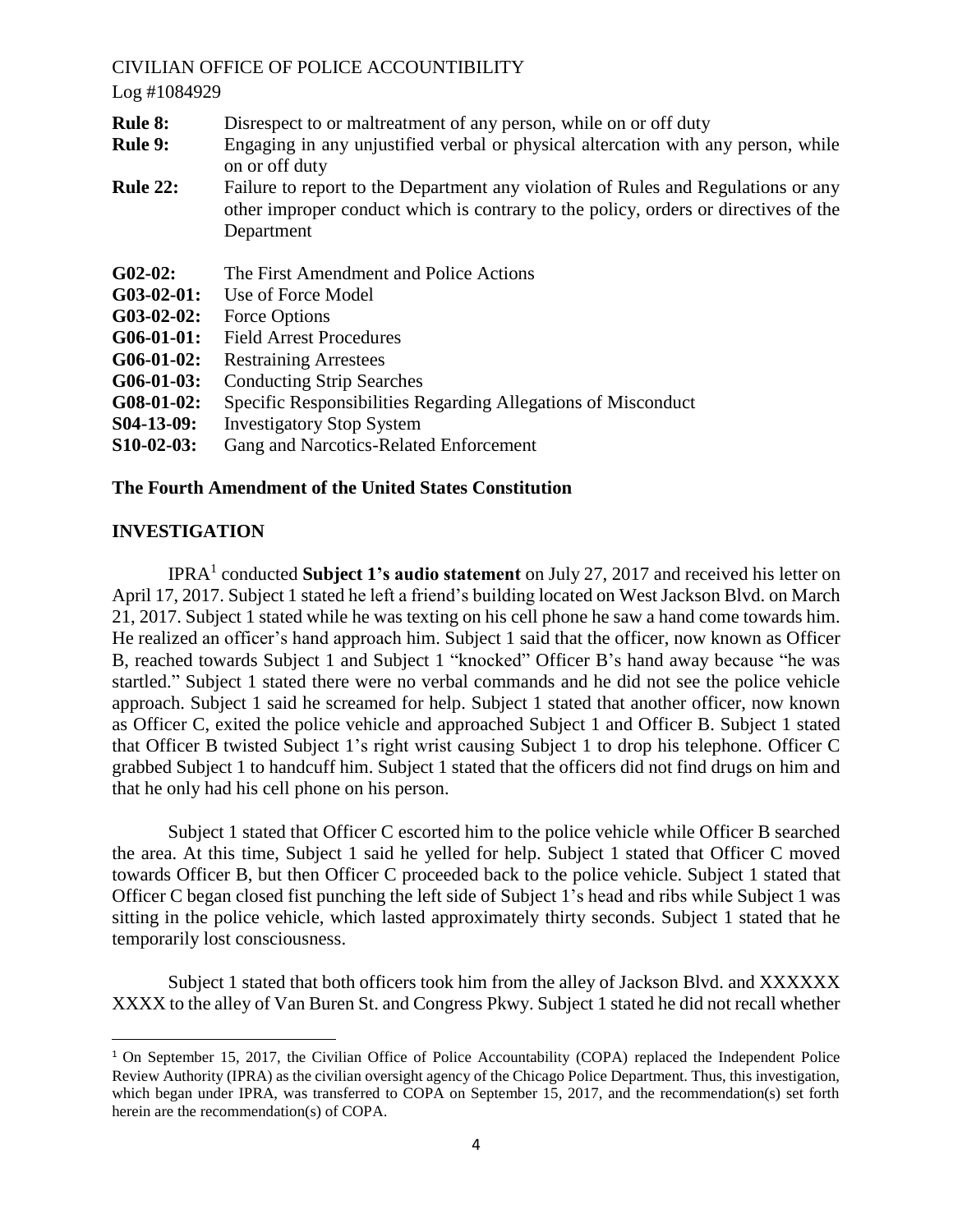the officers spoke to Subject 1 in the vehicle. However, Subject 1 heard an officer state, "Let's take him elsewhere, let's take him somewhere else." Next, Subject 1 detailed that Officer C exited the vehicle, pulled Subject 1 out of the vehicle, took the handcuffs off, and handcuffed Subject 1's left hand to inside of the vehicle door. Subject 1 said Officer C began strip searching Subject 1. Officer C first patted down Subject 1. Subject 1 stated that Officer C unbuckled Subject 1's belt, pulled down his pants, and tore the left side of Subject 1's pants.

Subject 1 stated that Officer C put gloves on and proceeded to search in Subject 1's buttocks. During this time, Subject 1 stated to the officers that he did not have anything. Subject 1 specified that Officer C said, "shut the fuck up," and Subject 1 stayed quiet. Subject 1 stated that Officer C searched him for approximately thirty minutes in the alley. During the strip search, Subject 1 stated that Officer B watched from approximately five feet away. Officer C searched the police vehicle again, but did not find anything. While Officer C searched the police vehicle, Officer B was near the rear of the vehicle on the passenger's side. Subject 1 stated Officer B was "looking down the street [as if] he seen something in the alleyway." Subject 1 explained that Officer C then searched his person again, told him to lift his foot up, and then "all of a sudden [Officer C] found" heroin under Subject 1's left foot.

After the strip search, Subject 1 stated that Officers B and C drove Subject 1 to the alley of the XXXX block of XXXXX XXX and Jackson Blvd. For approximately five to ten minutes, Subject 1 said that Officers B and C assisted other officers who occupied a gold Tahoe truck while Subject 1 sat in Officers B and C's vehicle. Subsequently, Subject 1 stated that Officers B and C drove to an alley on Springfield Ave. near Jackson Blvd. and XXXXX XX. Subject 1 stated that Officers B and C conducted surveillance for about thirty to forty-five minutes. Subject 1 stated that Officers B and C drove to an alley between XXXXXX XXXX and Jackson Blvd. While parked in the alley, Subject 1 said Officers B and C listened to the radio for approximately thirty to forty-five minutes. While in the vehicle, Subject 1 stated that Officer B told him that he could either help the officers, or go to jail. Subject 1 told the officers he had no information related to the narcotics trade that he could provide them. Subject 1 stated the officers detained him for approximately one to one and a half hours prior to arriving at the  $19<sup>th</sup>$  district. Once the officers transported Subject 1 to the district, Subject 1 requested medical attention for his wrist. Subject 1 explained that he had "sharp pain" on his wrist. Subject 1 refused to proceed to the back of lockup until he received medical attention. Subject 1 stated he began "hollering" and "laid out and went into [a] little fit." Subject 1 stated that XXXXXXXX XXXXXXXX informed him that he sustained a fracture to his right wrist and scrapes on his body. In addition, Subject 1 stated that XXXXXXX XXXXXXXX told him that his ribs were uninjured. Subject 1 explained that the officers arrested him for possession of heroin, to which he plead guilty. Subject 1 stated he never resisted and was not charged for resisting. (Atts. 4, 34)

IPRA conducted **Officer B's audio statement** on August 16, 2017. Officer B was accompanied by counsel. Officer B stated that while on surveillance on March 21, 2017, Officer A, who was covert, communicated over the radio that a male black (now known as Subject 1) in a light grey coat entered the backyard of XXXX W. Jackson Blvd. holding money. Officer B stated that Officer A further noted that this location is known for high narcotics sales. In addition, Officer A stated to Officer B and C that Subject 1 began walking eastbound on Jackson Ave., and that Officer A believed Subject 1 purchased narcotics. Officer B stated he was a block away from the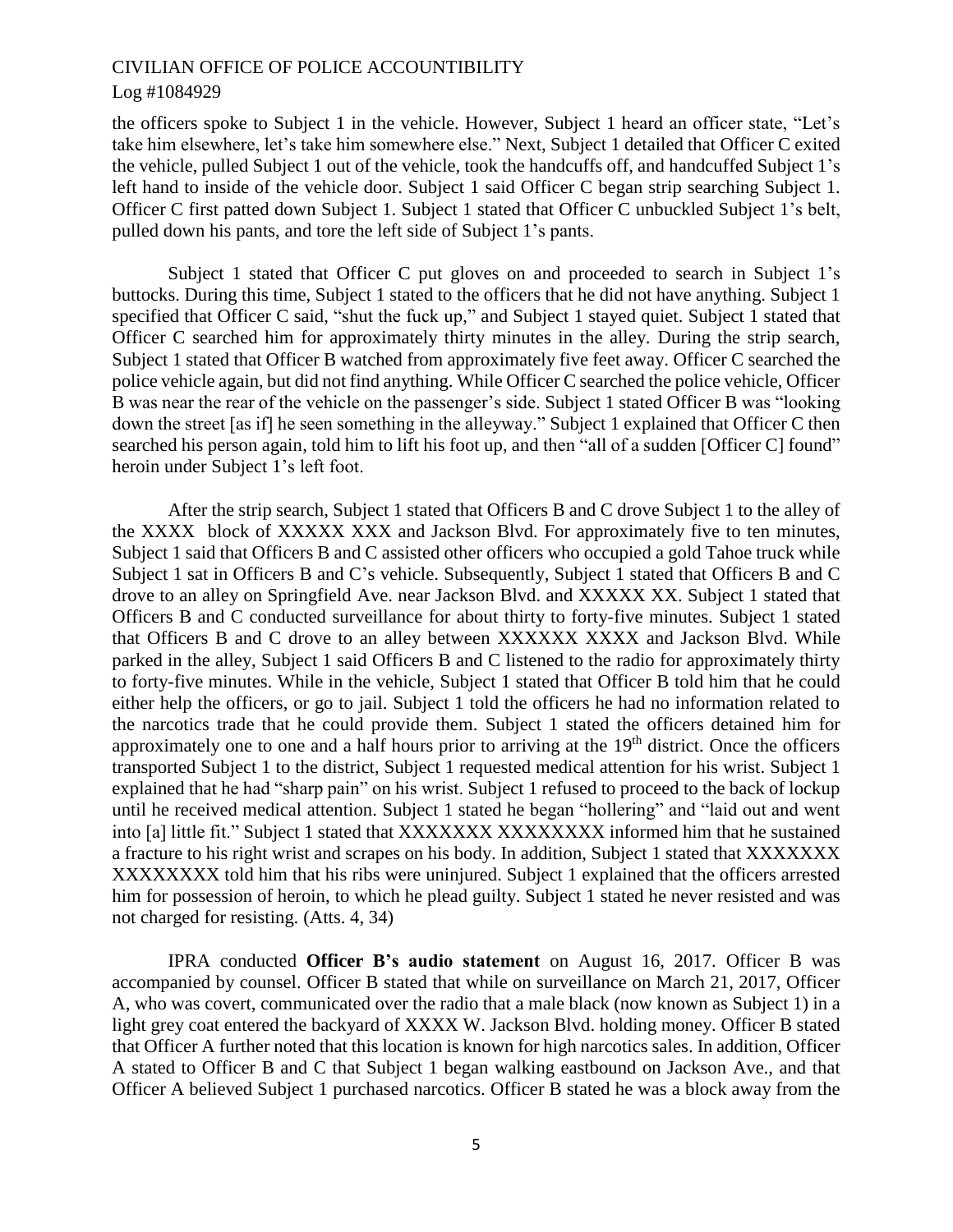location to which Officer A was referring. Officer B stated he broke surveillance and arrived at the alley between XXXXXX XXXX. and Jackson Ave., which is on the XXXX block of W. Jackson Blvd. When he arrived at the location, Officer B stated he observed Subject 1 as the individual Officer A described because the individual was wearing the described coat.

Officer B stated he was walking westbound as Subject 1 was walking eastbound. Officer B further stated that he approached Subject 1 on the sidewalk and announced his office, but Subject 1 was concentrating on the bags. Officer B stated he observed Subject 1 counting bags containing heroin. Officer B indicated that Officer C exited the vehicle after Officer B and approached Subject 1 approximately five feet behind Officer B. Officer B did not recall whether Officer C said anything while approaching Subject 1. Officer B stated he grabbed Subject 1's arms to place handcuffs on him. Officer B told Subject 1 to turn around and handcuffed him. Officer B stated that Officer C did not place his hands on or grab Subject 1. Officer B stated that Officer C recovered fifteen one-inch-by-one-inch ziplock bags of narcotics from Subject 1's hands. After the narcotics were recovered, Officer B stated he conducted a pat down on Subject 1 for "less than a minute." Officers B and C placed Subject 1 in their police vehicle.

Once Subject 1 was in the police vehicle, Officer B stated that he and Officer C relocated to the alley south of XXXX W. Jackson Ave., which is approximately one hundred to two hundred feet away from the initial stop. At this time, Officer B stated Subject 1 began to move in the backseat. Officer B told Subject 1 to stop moving, but Subject 1 did not comply. Officer B stated that he and Officer C exited the vehicle because he believed Subject 1 was hiding something in the back seat. Officers B and C exited the vehicle and asked Subject 1 to exit the vehicle. Officer B indicated that Officer C escorted Subject 1 outside of the vehicle and did not remove Subject 1's handcuffs. Officer B stated that Officer C patted down Subject 1 and Officer C did not find anything. Officer B stated that he thinks he patted down Subject 1 after Officer C. Officer B stated he did not recall whether he said anything to Subject 1 while he exited the vehicle and during the pat downs. Officer B stated Subject 1 was patted down from the waist to his ankles. Officer B stated that he and Officer C neither pulled Subject 1's pants down during the pat down nor punched Subject 1. After the pat down, Officer B stated they searched the back seat directly behind the driver's seat of the vehicle where Subject 1 sat, but did not find anything. Officer B stated they were parked in the alley of the XXXX block of W. Jackson Blvd. for approximate five to ten minutes.

Officer B stated he and Officer C constantly communicated with Officer A. Officer B stated that he and Officer C could not leave a covert vehicle alone for officer safety reasons. Officer B stated that Officer A told Officers B and C that Officer A was going to leave the surveillance point in "a couple of moments." Officers B said he did not immediately go to the district because he and Officer C waited until Officer A was ready to leave the area. Officer B stated they waited a couple of minutes for Officer A because Officer A was in a covert vehicle, and per protocol and officer safety. Officer B said he and Officer C made sure Officer A was safe prior to leaving the area.

Officers B and C transported Subject 1 to the  $19<sup>th</sup>$  District, which is two to five miles away from where they waited for Officer A. Officer B stated that he did not speak to Subject 1 during the transport. Officer B stated Subject 1 did not ask for any help or state he was in pain or injured. Officer B did not recall whether Subject 1 said anything at all during the transport. Officer B stated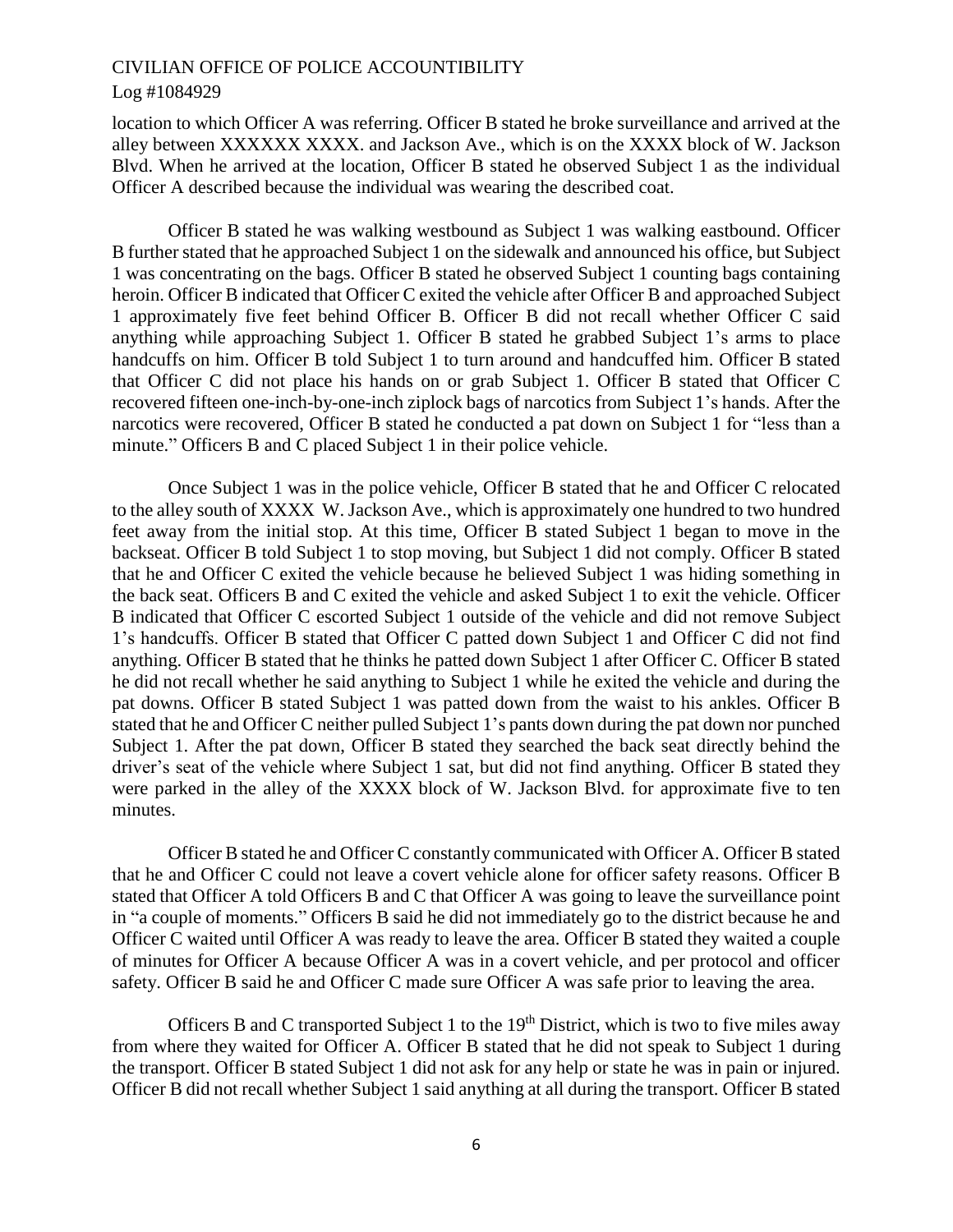they detained Subject 1 for approximately thirty minutes prior to arriving at the 19<sup>th</sup> District. Officer B stated it took approximately fifteen to twenty-five minutes to transport Subject 1.

Officer B stated that Subject 1 requested medical attention once inside the 19<sup>th</sup> District. Officer B stated that once he told Subject 1 that he would be taken into lockup and charged with possession of a controlled substance, Subject 1 "threw himself on the floor." Officer B stated that while Subject 1 was handcuffed to the bench he laid down on the floor. Officer B stated that Subject 1 yelled, "I'm not getting up" and "fuck you all."

Officer B stated he told Subject 1 to "get up" and "we are taking you to lockup." Officer B indicated that this is when Subject 1 yelled "fuck y'all," "I ain't getting up," and "I'm gonna lay down and you do your job." Officer B stated that Subject 1 then requested medical attention. Officer B said that Officer C told Subject 1 to "get up" and "let us go to lockup;" however, Subject 1 did not get up. Officer B said he helped Subject 1 stand up, and Sergeant A called the paramedics. Lastly, Officer B stated he did not assist other officers while Subject 1 was in custody. (Att. 46)

IPRA conducted **Officer C's audio statement** on August 16, 2017. Officer C was accompanied by counsel. Officer C stated that on March 21, 2017 he worked enforcement for narcotic investigations and surveillance with Officer B in an unmarked vehicle which he drove. Around 9:30 pm, while on the XXXX block of W. Jackson Ave., Officer C received radio communication from Officer A. Officer C said that Officer A stated that he observed a male black wearing a light grey coat with blue jeans walking to the location of XXXX W. Jackson Blvd. while counting money. Officers C and B acknowledged Officer A's communication. Officer C further said that Officer A stated that Subject 1 exited XXXX W. Jackson Blvd. and went eastbound on Jackson Blvd., which meant that Subject 1 was walking towards Officers C and B's direction. Officer A further told Officer C that Subject 1 was observed with items in his hands and Officer A believed Subject 1 purchased narcotics.

Officer C stated that Officer B proceeded to a vacant lot near XXXX block of W. Jackson Blvd. while Officer C drove southbound to park in an alley. Officer C stated when he exited the vehicle, Officer B looked westbound at the vacant lot and seconds later Subject 1 arrived at the lot. Officer C indicated he observed a plastic bag in Subject 1's hands, but could not determine what the bag contained until he got closer to Subject 1. Officer C related that once he got closer to Subject 1 he observed the bags contained a white powered substance. Officer C stated that Officer B made initial contact with Subject 1 and that Officer B advised Subject 1 to stop. Officer C stated he did not say anything while approaching Subject 1. Once he reached Subject 1, Officer C told him to place his hands behind his back and Subject 1 complied. Simultaneously, Officer C stated he recovered the plastic bag in Subject 1's hand. Officer C stated he brought Subject 1's right hand behind Subject 1's back to place Subject 1 into custody. Officer C stated that Officer B grabbed Subject 1's left hand to put it behind Subject 1. Officer C stated that neither officer twisted Subject 1's hands. Officer C stated he believes Officer B placed handcuffs on Subject 1, but does not completely recall. Officer C stated he conducted "a mixture of a pat down and custodial search." Officer C patted down Subject 1's waist, pockets, front, back, and "making sure nothing tucked in his inner area." As well, Officer C stated he searched inside Subject 1's pockets. Officer C stated that he did not find any weapons on Subject 1. Officer C then escorted Subject 1 to his vehicle and placed Subject 1 into it.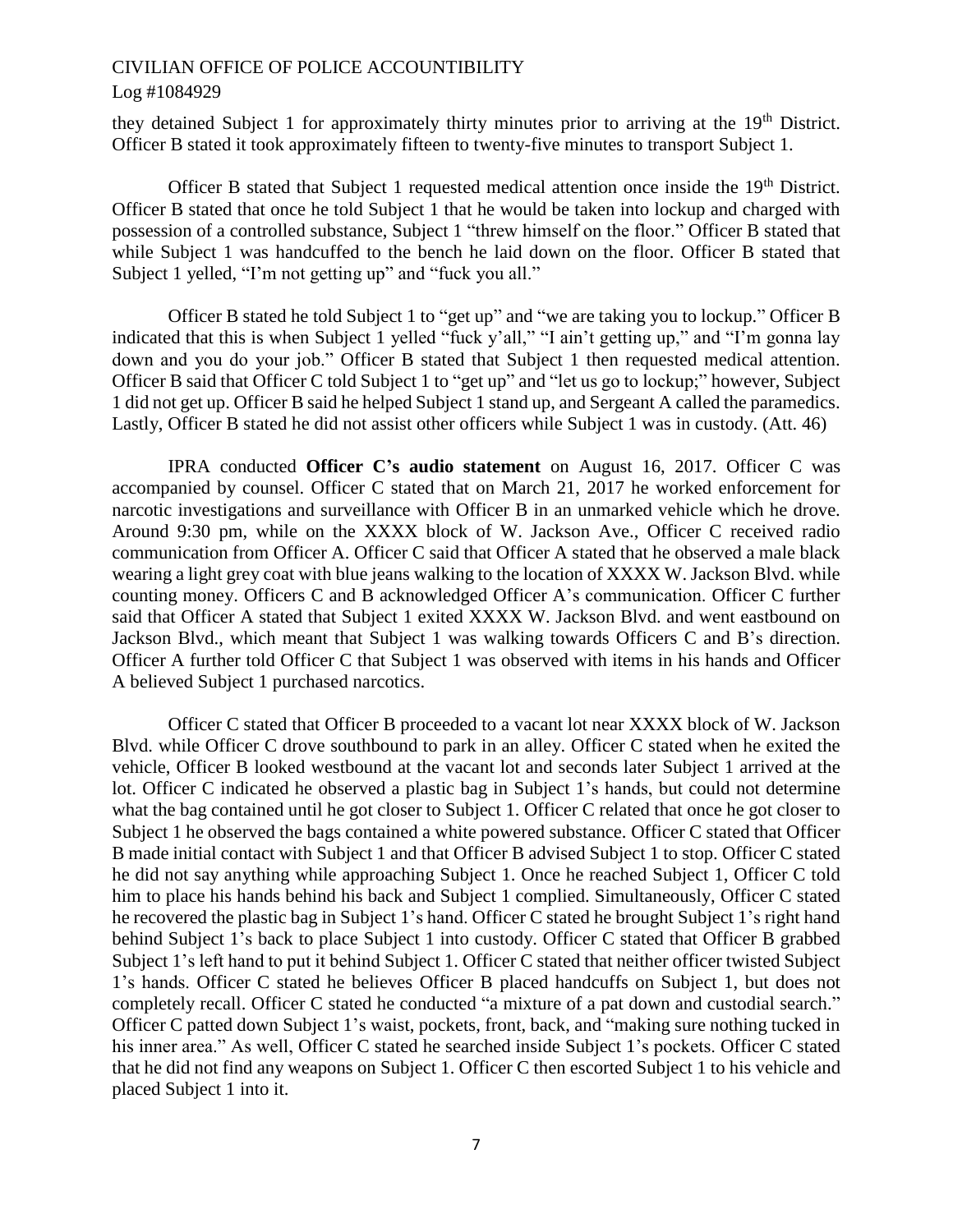Officer C stated he then drove to the alley south of the XXXX block of Jackson Blvd. near the intersection of Jackson Blvd. and XXXXXX XXXX. Officer C stated he proceeded west in that alley and stopped in the middle of the alley because the covert vehicle was still in place conducting surveillance. Officer C said while waiting for the covert vehicle, Subject 1 made movements by shifting left to right and pushing his body forward in the back seat of the vehicle. Officer C stated he told Subject 1 "stop shifting because you are making me think as if you are…trying to put something back there." Officer C said that Subject 1 responded, "I'm not doing anything." Officer C stated he exited the vehicle, along with Officer B, and took Subject 1 out of the vehicle. Officer C stated neither officer removed Subject 1's handcuffs. Officer C stated he immediately looked at Subject 1's hands for contraband. Officer C stated he also searched the vehicle's back seat to make sure nothing was tucked into it. Officer C stated he did not find anything in Subject 1's hands or back seat. Officer C stated that Officer B also searched Subject 1 while Officer C searched the back seat. Officer C stated he did not pull Subject 1's pants down or conduct a strip search. Officer C stated he did not remember whether he searched underneath Subject 1's clothes. Officer C described Subject 1's pants as having rips by design. Officer C stated that Subject 1 asked why they came back to the previous location to which Officer C told him that they were not done conducting their investigation. Officer C specified that he did not tell Subject 1 about the covert vehicle and that he needed to wait for it. Officer C stated that neither he nor Officer B punched Subject 1. Officer C stated he had Subject 1 in custody for approximately 20 to 25 minutes prior to arriving at the  $19<sup>th</sup>$  District.

Officer C stated that he and Officer B arrived with Subject 1 at the 19<sup>th</sup> District around 10:20 pm to 10:25 pm. It took approximately fifteen to twenty minutes to arrive at the 19<sup>th</sup> District from the alley. During the transport, Officer C stated that he explained to Subject 1 the reason he was in custody. Officer C discussed that Subject 1 voluntarily gave information related to drug transactions. Officer C stated he already knew the information from working narcotic surveillance. Officer C stated that Subject 1 did not have injuries and Subject 1 did not complain of any injuries during the transport.

Officer C stated that Subject 1 did not request medical attention when he arrived at the district or while he was being processed. As Subject 1 was to be charged and taken to the lockup room, Officer C said Subject 1 became uncooperative. Officer C stated that Subject 1 "threw himself to the ground." Officer C indicated that Subject 1 said that "he is not going nowhere" and said, "he took psych meds." Officer C stated that Subject 1 did not follow verbal commands to "get up." Officer C stated Subject 1 then requested medical attention. Officer C said that Subject 1 did not get up until the Chicago Fire Department personnel helped Subject 1 up. (Att. 47)

IPRA conducted **Officer A's audio statement** on August 28, 2017. Officer A was accompanied by counsel. Officer A stated that he worked on March 21, 2017 with Officers C and B and Sergeant A. Officer A stated he possessed information from previous surveillance of suspicious narcotic activity related to XXXX W. Jackson Blvd. Officer A stated he was a covert officer in a covert vehicle. Officer A stated that Officers B and C were his enforcement officers on the incident date and he was in constant communication via the radio with them. Officer A stated that while on the XXXX block of W. Jackson Blvd., he observed a male black wearing a grey jacket and blue jeans who approached the rear of a residence and shortly after exited. Officer A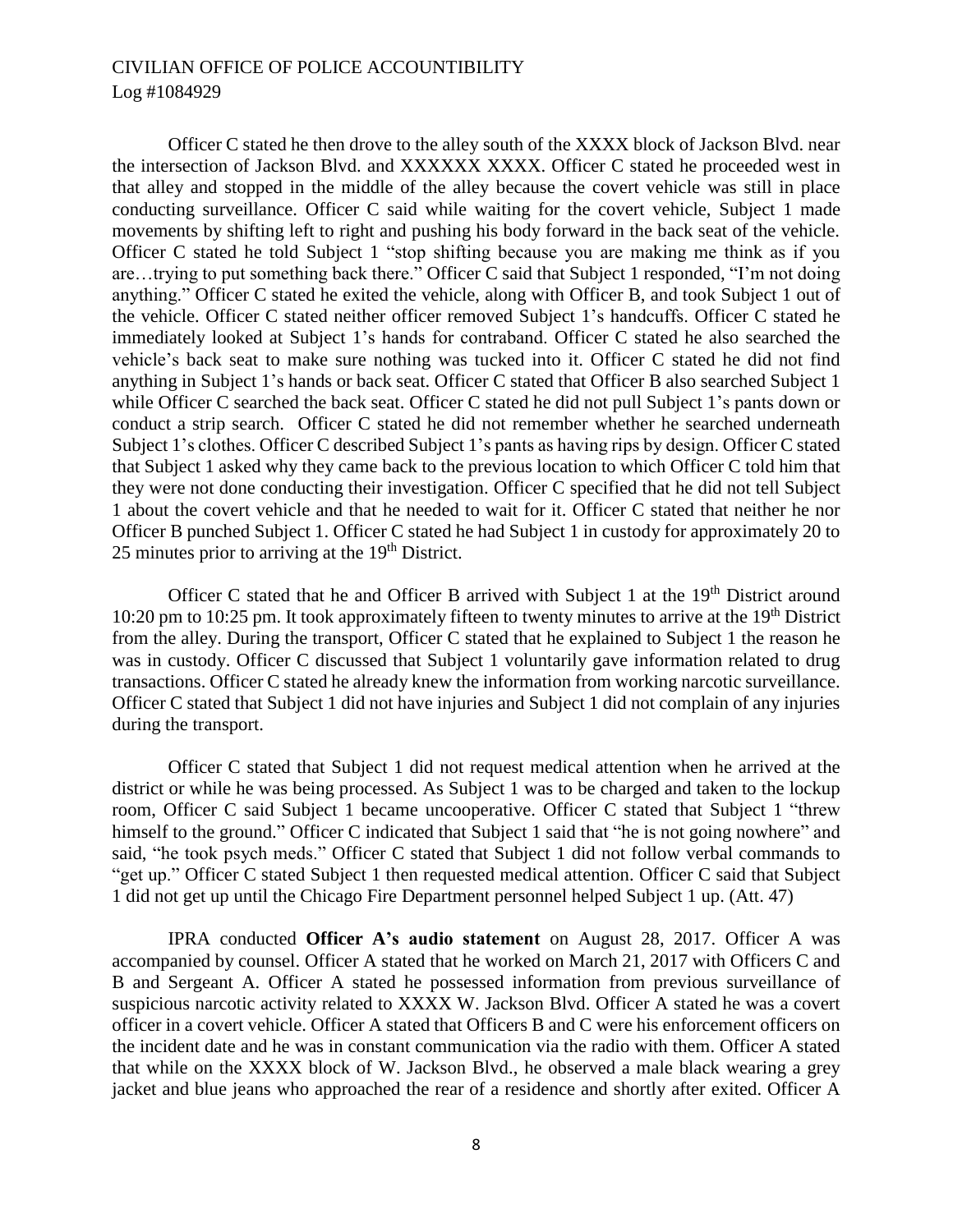stated he radio called Officers B and C. Officer A stated he gave the description of this individual, what he was doing, and the direction he was headed to Officers B and C. Officer A stated that Officers B and C responded to his call stating that they were conducting an investigatory stop on the individual (now known as Subject 1). Officer A indicated that he was about a block and a half from Officers B and C who were out of his field of vision.

Officer A stated that Officers B and C communicated to him that they stopped Subject 1, were going to place Subject 1 into custody, and eventually, transport Subject 1 to be processed. Officer A stated that when Officers B and C communicated to him that they were ready to transport Subject 1 to the district, Officer A was near the intersection of Adams St. and Springfield Ave. Officer A stated that Officers B and C did not communicate to him what occurred at each moment during Subject 1's stop, other than that Subject 1 possessed narcotics. Officer A stated he does not recall if Officers B and C said they conducted a pat down or search. Officer A stated that Officers B and C did not tell him whether Officers B and C had any physical contact with Subject 1.

Officer A indicated that Officers B and C began communicating again with Officer A once Subject 1 was in custody. Officer A stated that Officers B and C did not go to Officer A's location for assistance. Officer A stated that he communicated to Officers B and C when he was leaving. And, Officers B and C responded that they would closely follow because the covert vehicle always had to have a vehicle near it. Officer A stated he went to the 19<sup>th</sup> District. While at the district, Officer A stated he did not recall whether Subject 1's pants were sagging or down. Officer A stated he did not see any injuries on Subject 1. (Att. 50)

The City of Chicago **Fire Department Ambulance Report** Incident # XXXXXXXXX indicates no visible injuries on Subject 1. It further states that Subject 1 did not complain of pain or injury, but stated he wanted to go to the hospital. The report specifies that Subject 1 did not respond to any questions. (Att. 39)

Subject 1's **medical records** from the Hospital indicate that on March 22, 2017 he reported to hospital personnel that he had been assaulted by the officers who arrested him, receiving multiple closed fist punches to his head and arms.

The ensuing evaluation of Subject 1 showed that he currently was suffering from a partial dislocation of, and injury to, his right wrist. Subject 1 explained to hospital personnel that he had a previous injury to his wrist that was treated non-operationally in November of 2016. The records indicate that the doctor applied a splint to Subject 1's right wrist and instructed Subject 1 to maintain the splint at all times.

A CT scan showed that Subject 1 was suffering from a left nasal bone fracture as well as mild soft tissue swelling about his left eye, specifically about his left periorbital. The records indicate that the age of the fracture is indeterminate. The scan also shows mucosal thickening of the left sinus as well as opacification of the left ostimeatal unit. (Att. 49)

COPA contacted Doctor 1, who is named as the attending physician on Subject 1's medical records. Doctor 1 stated although he is named on the records, he did not treat Subject 1. Doctor 1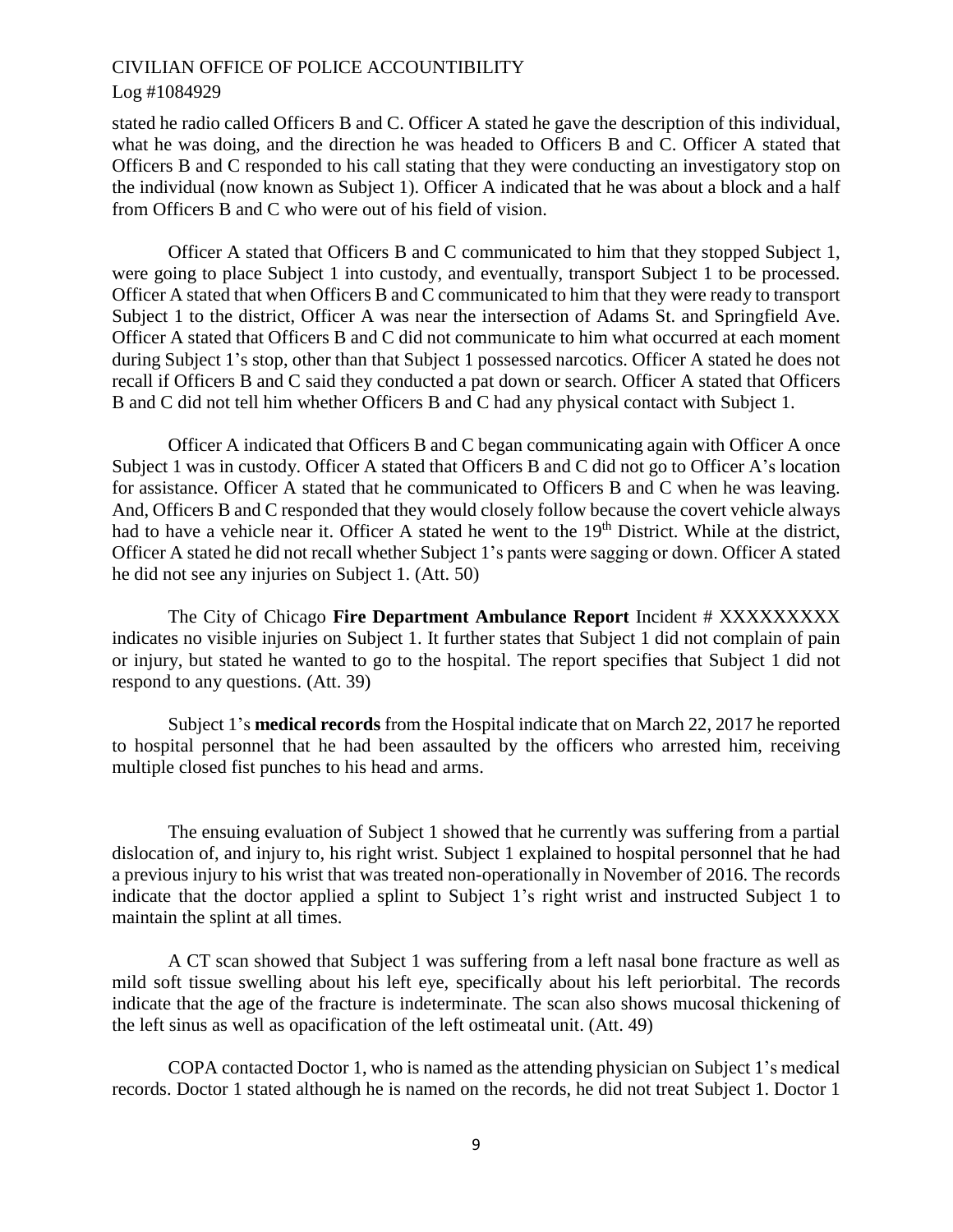provided Doctor 2's contact information stating he would be able to answer questions related to Subject 1's treatment. COPA contacted Doctor 2 via telephone numerous times; however, the attempts were met with negative results. COPA also contacted Doctor 3, who ordered Subject 1's CT scan, and the trauma and radiology departments via telephone numerous times; however, the attempts were met with negative results. (Att. 54)

Subject 1's **Arrest Report** CB# XXXXXXXX and **Original Case Incident Report** RD# XXXXXXXX lists his charge as possession of a controlled substance other than methamphetamine. The incident narrative section discusses that while conducting narcotics surveillance, Officer A observed Subject 1 counting money, and later, Subject 1 manipulating unknown items. Officer A believed Subject 1 purchased narcotics, and related this information along with Subject 1's description to Officers B and C. Officers B and C observed Subject 1 matching the description. Officers B and C approached Subject 1 at which time Subject 1 counted bags containing a white powder substance. Officers B and C placed Subject 1 into custody and recovered the narcotics. The Watch Commander Comments state that Subject 1's hand was bandaged. Moreover, the section states that Subject 1 "appeared normal prior to the request for medical attention." (Atts. 5, 7)

The **Supplementary Report** RD# XXXXXXXX, authored by Officers C and B on March 22, 2017, states that Subject 1 became uncooperative in the processing room once he was advised that he would be going to lockup. Subject 1 threw himself to the ground while stating "fuck you I'm going to sleep and ain't going nowhere." Subject 1 refused commands to stand up. Subject 1 laid on the ground and stated he wanted to go to the hospital. The Chicago Fire Department ("CFD") was notified to arrive at the district. Subject 1 continued to be uncooperative once CFD arrived. Subject 1 was transported to the Hospital by CFD. (Att. 53)

On July 10, 2017, IPRA searched for Officers B and C's vehicle **GPS data**, however, the GPS data has a ninety day retention period. Therefore, it was no longer available. (Att. 54)

On July 11, 2017, IPRA requested **video footage** from the 19th District lockup area and holding cell for March 22, 2017 and March 23, 2017. However, the requested video footage has a thirty day retention period and was no longer available. (Att. 21)

On July 10, 2017, IPRA requested **Body-Worn Camera** and **in-car camera footage** related to Officers B and C and their vehicle. However, the officers did not have body-worn cameras and unmarked cars are not equipped with in-car cameras. (Att. 22)

IPRA requested **Crime Scene/Evidence Photographs** related to CB # XXXXXXXX. The photographs depict Subject 1 with his eyes closed lying on a bed at the hospital. The photographs do not depict visible injuries on Subject 1's face and head. There are photos that depict Subject 1's right arm, from his forearm to fingers, bandaged. (Att. 29)

IPRA conducted a **POD search** on July 4, 2017 for the incident locations. The search results indicated no cameras found. (Att. 32)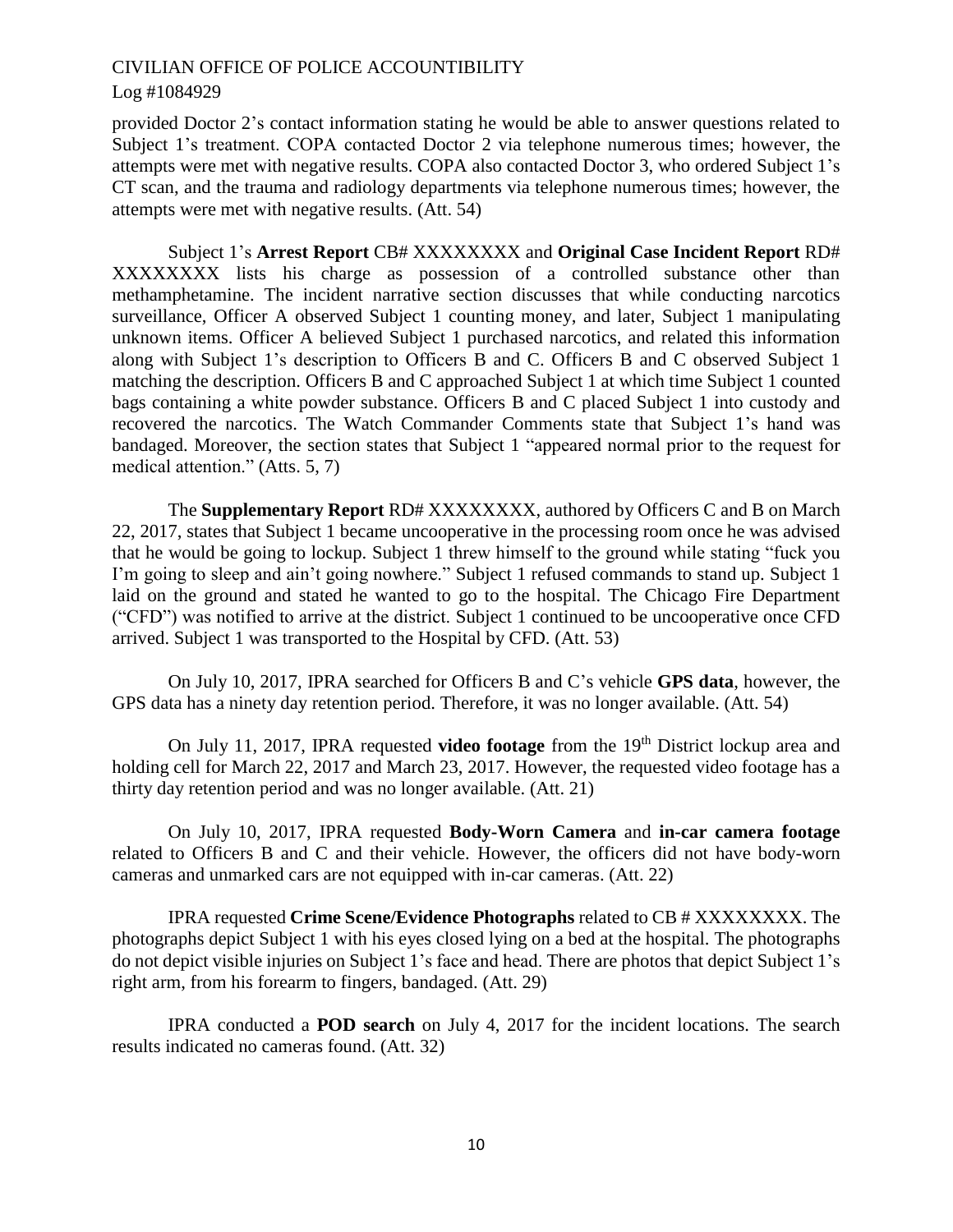## Log #1084929

Subject 1's **preliminary hearing**, XX XX XXXXX, took place on April 18, 2017. Officer B testified as a witness. Officer B's testimony is substantially similar to the statement he made to COPA. In addition, the court found probable cause to arrest and charge Subject 1. (Att. 52)

IPRA attended Subject 1's **criminal court hearing**, XX XX XXXXX, on July 17, 2017 at the Cook County Criminal Court Building. Subject 1 plead guilty to the charge of possession of a controlled substance. He was sentenced to one year in the Illinois Department of Corrections. IPRA observed a brace on Subject 1's right arm. (Att. 33)

The **Illinois State Police Laboratory Report** states that Officer B submitted 3.2 grams of powder from fifteen bags for testing and analysis. The report lists the finding as heroin. (Att. 51)

## **ANALYSIS/CONCLUSION**

## **Officer B: Allegation #1:**

COPA recommends a finding of Not Sustained for Allegation #1 against Officer B that he twisted Subject 1's arm, in that there is insufficient evidence to prove or disprove that Subject 1's arm was twisted in excess of the necessary motion to place him in handcuffs. Subject 1 claims Officer B twisted his arm. His medical records indicate he suffered a partially dislocated right wrist, a doctor applied a splint on him, and instructed him to maintain the splint at all times. The ET photos show Subject 1 with his right arm bandaged, and COPA observed a brace on Subject 1's right arm during his criminal court hearing.

In order for an officer to handcuff an arrestee, the officer must manipulate the hand or arm of said arrestee. There is no evidence to prove or disprove that the manipulation of Subject 1's hand and/or arm by Officer B was excessive, and not merely incidental to Subject 1's handcuffing. Although Subject 1 presented with a dislocated right wrist to the Hospital, COPA cannot say that it is more probable than not that Officer B's actions were the proximate cause of that injury, as Subject 1's arrest was approximately four months after his self-reported right wrist injury from November 2016. It could be considered just as probable that the manipulation necessary to simply handcuff Subject 1 was enough to exacerbate his prior injury. Therefore, COPA recommends a finding of Not Sustained for Allegation #1 against Officer B.

## **Allegation #2:**

COPA recommends a finding of Unfounded for Allegation #2 against Officer B, that he allegedly punched Subject 1 about the head and ribs as the allegation is contradictory and inconsistent to the evidence gathered through COPA's investigation. Subject 1 stated that the second officer that approached him is the officer that punched Subject 1. Officers B and C' stated that Officer B approached Subject 1 first, and then, Officer C approached Subject 1 second. As such, Officer B did not punch Subject 1 because he was not the second officer that approached Subject 1. This allegation is not based on the facts revealed through the investigation. Therefore, COPA recommends a finding of Unfounded for Allegation #2 against Officer B.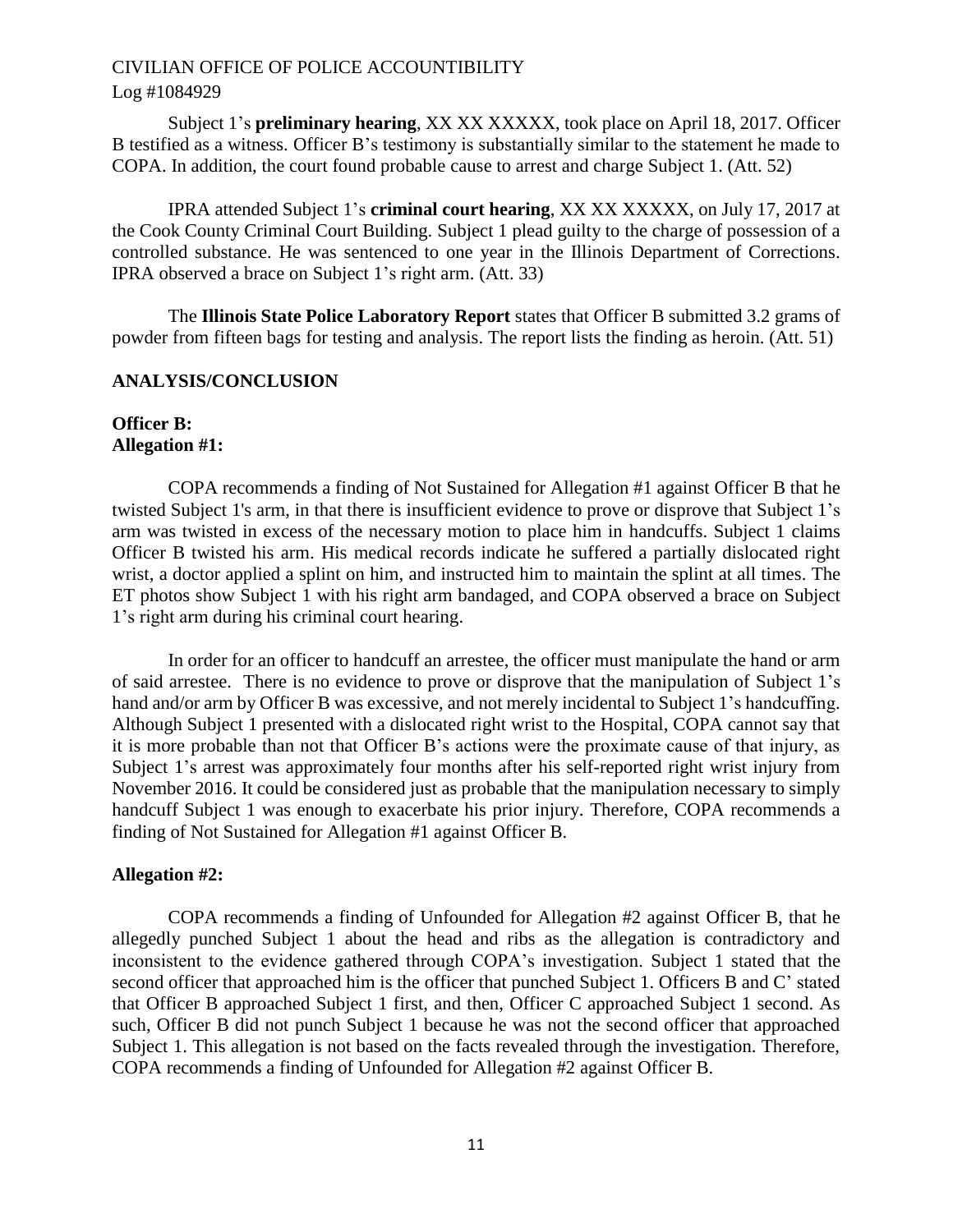## **Allegation #3:**

COPA recommends a finding of Exonerated for Allegation #3 against Officer B, that he did not immediately transport Subject 1 to the nearest district. It is more likely than not that it was proper for Officer B to not immediately transport Subject 1 to the district. Per G06-01-01, "[m]embers will transport an arrestee immediately to the appropriate Department facility and in a Department vehicle equipped with a protective divider or a squadrol, *unless circumstances would make this unreasonable or impractical* [emphasis added]."

Officers B, C, and A stated that covert officers and enforcement officers work in conjunction with one another. Officer B was one of the enforcement officers for Officer A, who was the covert officer. Officer B stated that he did not immediately transport Subject 1, the arrestee, to the district because he waited until Officer A was able to leave the area. Officer B explained he waited for Officer A for officer safety reasons and protocol. Furthermore, Officer B made sure Officer A was safe prior to leaving the vicinity to transport Subject 1 to the district.

Officers C and A corroborated Officer B's statement. Officer C stated that he needed to wait for Officer A because he was a covert officer conducting surveillance. As such, he and Officer B waited in the alley for Officer A. Similarly, Officer A stated that Officers B and C closely followed his covert vehicle because the covert vehicle always had to have another vehicle near it.

It would have been unreasonable and impractical for Officer B to immediately transport Subject 1 to the district. Officer B needed to ensure that Officer A was safe and Officer B's vehicle was near Officer A's vehicle when leaving the area. It is more likely than not that circumstances made transporting Subject 1 immediately to the district unreasonable and impractical. Therefore, COPA recommends a finding of Exonerated for Allegation #3 against Officer B.

## **Allegation #4:**

COPA recommends a finding of Unfounded for Allegation #4 against Officer B, that he allegedly strip searched Subject 1 in the alley. The allegation is contradictory and inconsistent to the evidence gathered through COPA's investigation. Subject 1 stated that the second officer that approached him is the officer that strip searched Subject 1. Officers B and C' stated that Officer B approached Subject 1 first, and then, Officer C approached Subject 1 second. As such, Officer B did not strip search Subject 1 because he was first officer that approached Subject 1. This allegation is not based on the facts revealed through the investigation. Therefore, COPA recommends a finding of Unfounded for Allegation #4 against Officer B.

#### **Allegation #5:**

COPA recommends a finding of Unfounded for Allegation # 5 against Officer B, that he allegedly had unnecessary physical contact in that he tore Subject 1's jeans. The allegation is contradictory and inconsistent to the evidence gathered through COPA's investigation. Subject 1 stated that the second officer that approached him is the officer that tore his pants. Officers B and C' stated that Officer B approached Subject 1 first, and then, Officer C approached Subject 1 second. As such, Officer B did not tear Subject 1's pants because he was not the second officer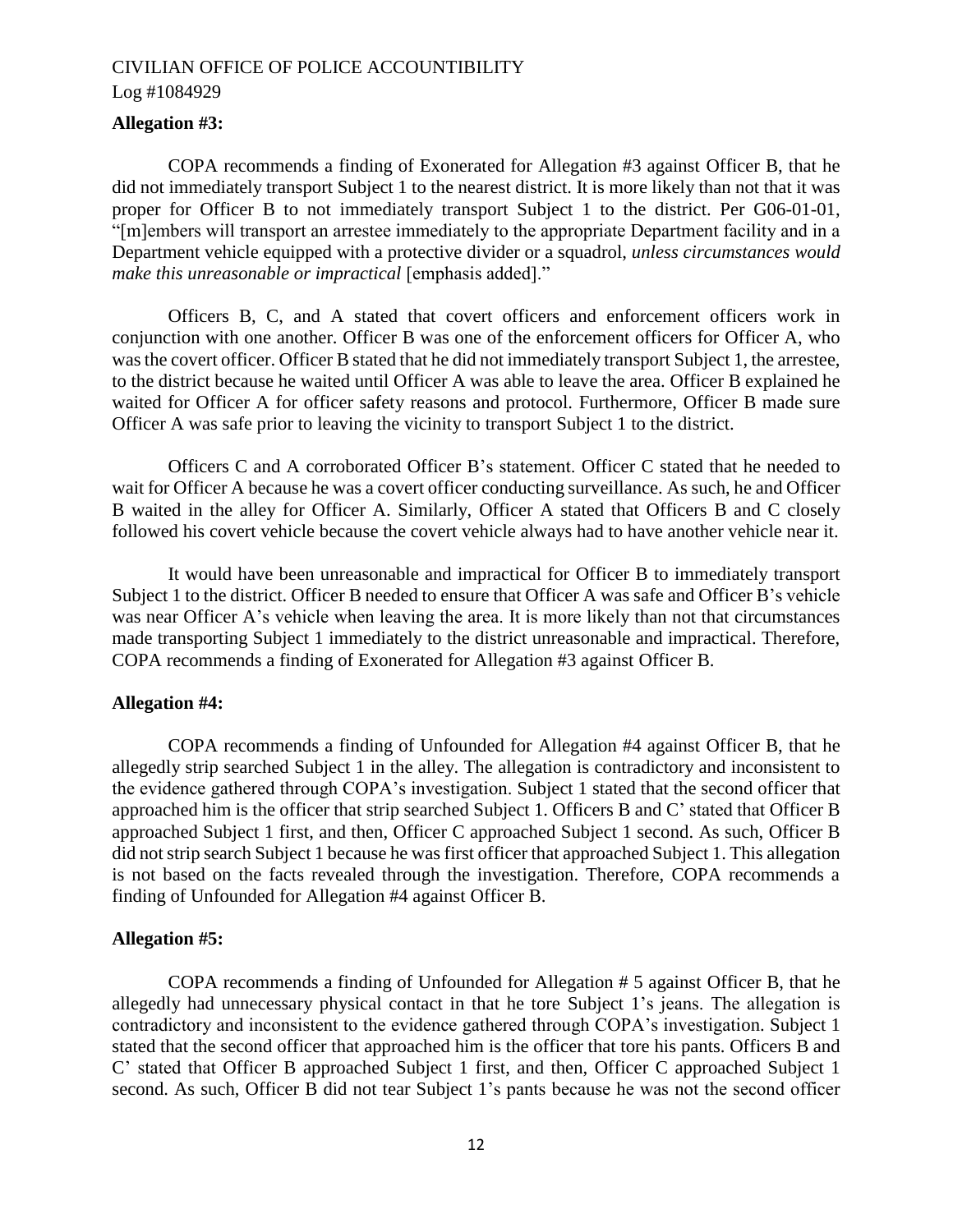#### Log #1084929

that approached Subject 1. This allegation is not based on the facts revealed through the investigation. Therefore, COPA recommends a finding of Unfounded for Allegation #5 against Officer B.

#### **Allegation #6:**

COPA recommends a finding of Not Sustained for Allegation #6 against Officer B, that he allegedly did not intervene during the strip search. There is insufficient evidence to prove or disprove the allegation. During the alleged strip search, Subject 1 stated that Officer B watched from approximately five feet away. However, Officer B stated that Officer C only patted down Subject 1 during the incident. Officer C stated he conducted a mixture of a pat down and custodial search, but did not strip search Subject 1 at any point. There is no other available information to corroborate or refute the allegation; therefore, COPA recommends a finding of Not Sustained for Allegation #6.

### **Allegation #7:**

COPA recommends a finding of Exonerated for Allegation #7 against Officer B, that he stopped and seized Subject 1 for an unreasonable length of time. Subject 1 stated that Officers B and C drove Subject 1, while in custody, around the vicinity of the XXXX block of W. Jackson Blvd. for approximately one hour and fifty minutes before transporting Subject 1 to the  $19<sup>th</sup>$ District. Officer B stated that he and Officer C had Subject 1 in custody for approximately thirty minutes before transporting Subject 1 to the 19<sup>th</sup> District. Officer C stated that he and Officer B had Subject 1 in custody for approximately twenty to twenty-five minutes before transporting Subject 1 to the 19<sup>th</sup> District. Officer C further stated that they arrived at the district between 10:20 pm and 10:25 pm. Both officers stated it took them about fifteen to twenty-five minutes to drive to the 19<sup>th</sup> District.

According to Subject 1's times, if Subject 1 was stopped and arrested at approximately 9:30 pm and it took approximately thirty minutes to arrive at the 19<sup>th</sup> District, they left the XXXX block of W. Jackson Blvd. around 11:20 pm and arrived at the 19th District at 11:50 pm. According to the officers' times, they stopped and arrested Subject 1 at approximately 9:30 pm, left the XXXX block of W. Jackson Blvd. around 10 pm, and arrived at the  $19<sup>th</sup>$  District between 10:20 pm and 10:25 pm.

The arrest report states that Subject 1 was arrested at 9:30 pm which corroborates the officers' statements. Additionally, the Event Query Report generated instantaneously when the arrest report was generated at the  $19<sup>th</sup>$  District lists the time at  $11:22$ pm. As such, the officers and Subject 1 were at the 19<sup>th</sup> District by 11:22 pm. This further corroborates the officers' statements. Based on COPA's investigation, a reasonable inference can be made that since Subject 1 was uncooperative when arriving at the district, the officers could not immediately process Subject 1. Hence, the arrest report was generated at 11:22 pm, approximately an hour after arriving at the district.

Next, Officers B and C stated that upon observing Subject 1 with narcotics, they searched, questioned, and placed Subject 1 into custody. According to the officers' statements, Subject 1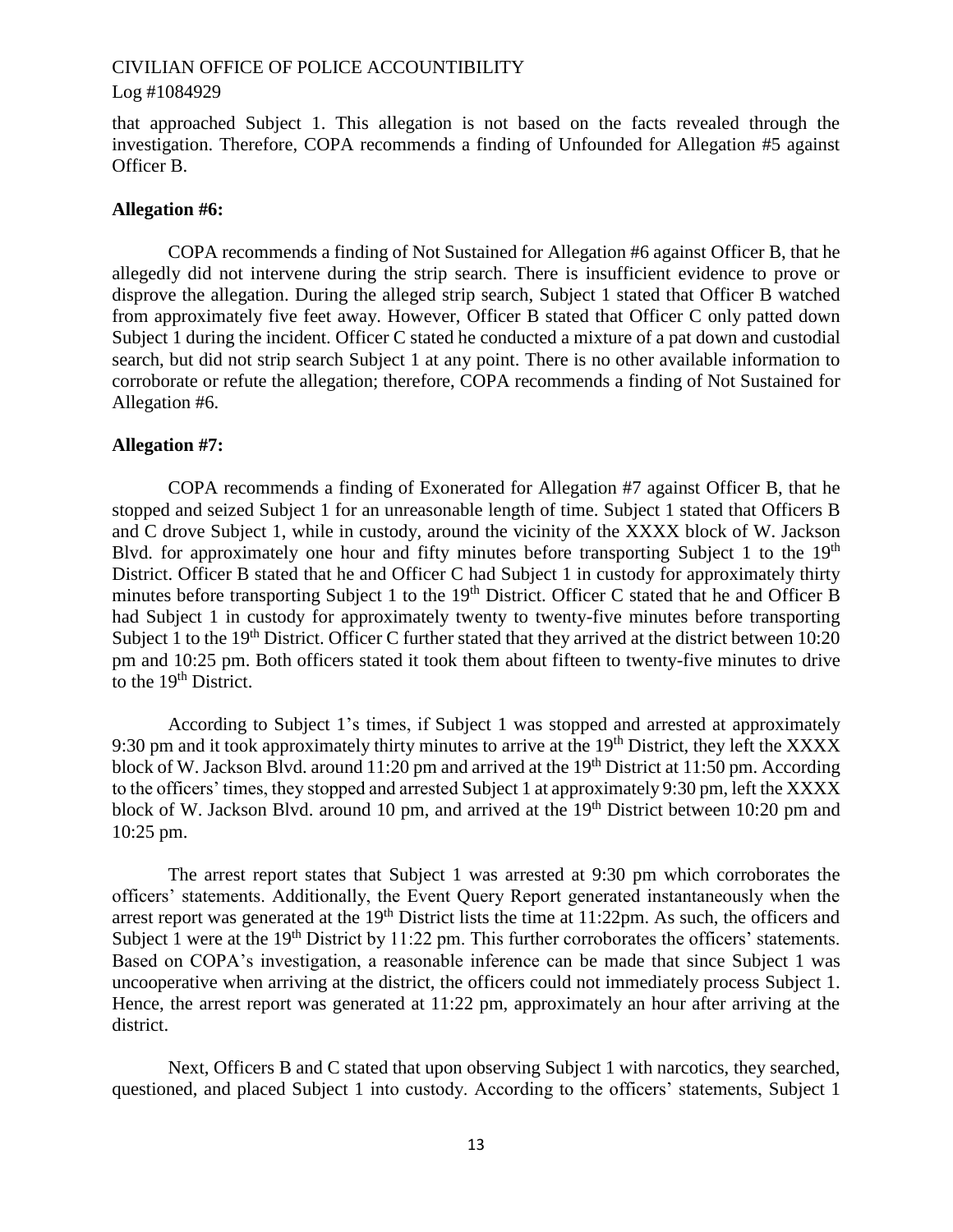## Log #1084929

was suspiciously moving in the back seat and the officers suspected Subject 1 was hiding contraband. So, the officers searched Subject 1 again for contraband. After that, per protocol, the officers waited for Officer A, the covert officer, and then proceeded to the 19<sup>th</sup> District. The officers stated it took approximately thirty minutes, which is corroborated by department reports. Thirty minutes is a reasonable time to conduct the above because it was necessary under the circumstances to achieve the purpose of the stop. As such, more likely than not, Subject 1 was not stopped and seized for an unreasonable length of time. Therefore, COPA recommends a finding of Exonerated for Allegation #7 against Officer B.

## **Allegation #8:**

COPA recommends a finding of Not Sustained for Allegation #8 against Officer B, that he allegedly assisted other officers while Subject 1 was in custody. There is insufficient evidence to prove or disprove the allegation. For approximately five to ten minutes, Subject 1 claims that Officers B and C assisted other officers who occupied a gold Tahoe truck while Subject 1 was in custody. Officer B stated he did not assist other officers while Subject 1 was in custody. Officer A stated that Officers B and C did not assist him. Even if Officers B and C did not assist Officer A, there is no evidence available to determine whether they could have stopped and assisted any other CPD officer. Therefore, COPA recommends a finding of Not Sustained for Allegation #8 against Officer B.

## **Officer C: Allegation #1:**

COPA recommends a finding of Unfounded for Allegation #1 against Officer C, that he twisted Subject 1's arm. The allegation is contradictory and inconsistent to the evidence gathered through COPA's investigation. Subject 1 stated that the first officer that approached him is the officer that twisted his arm. Officers B and C' stated that Officer B approached Subject 1 first, and then, Officer C approached Subject 1 second. As such, Officer C did not twist Subject 1's arm because he was not the first officer that approached Subject 1. This allegation is not based on the facts revealed through the investigation. Therefore, COPA recommends a finding of Unfounded for Allegation #1 against Officer C.

## **Allegation #2:**

COPA recommends a finding of Not Sustained for Allegation #2 against Officer C that he punched Subject 1 about the head and ribs, in that there is insufficient evidence to prove or disprove the allegation. Subject 1 claims Officer C punched his head and ribs while he was seated in the police vehicle. His medical records indicate he suffered from a left nasal bone fracture and mild soft tissue swelling about his left eye, however, the age of the fracture is reported as indeterminate. Without knowing the fracture's age, it is possible that Subject 1 was suffering from the fracture prior to his interaction with Officer C. On the other hand, Officers C and B both stated that Officer C did not punch Subject 1. The Hospital informed Subject 1 that his ribs were uninjured. The ET photos also do not show injury on Subject 1's face. There is no evidence available to determine whether Subject 1's fracture was the result of Officer C. Just as his injury to his wrist was incurred several months before this event, it is also possible that he fractured his nasal bone prior to March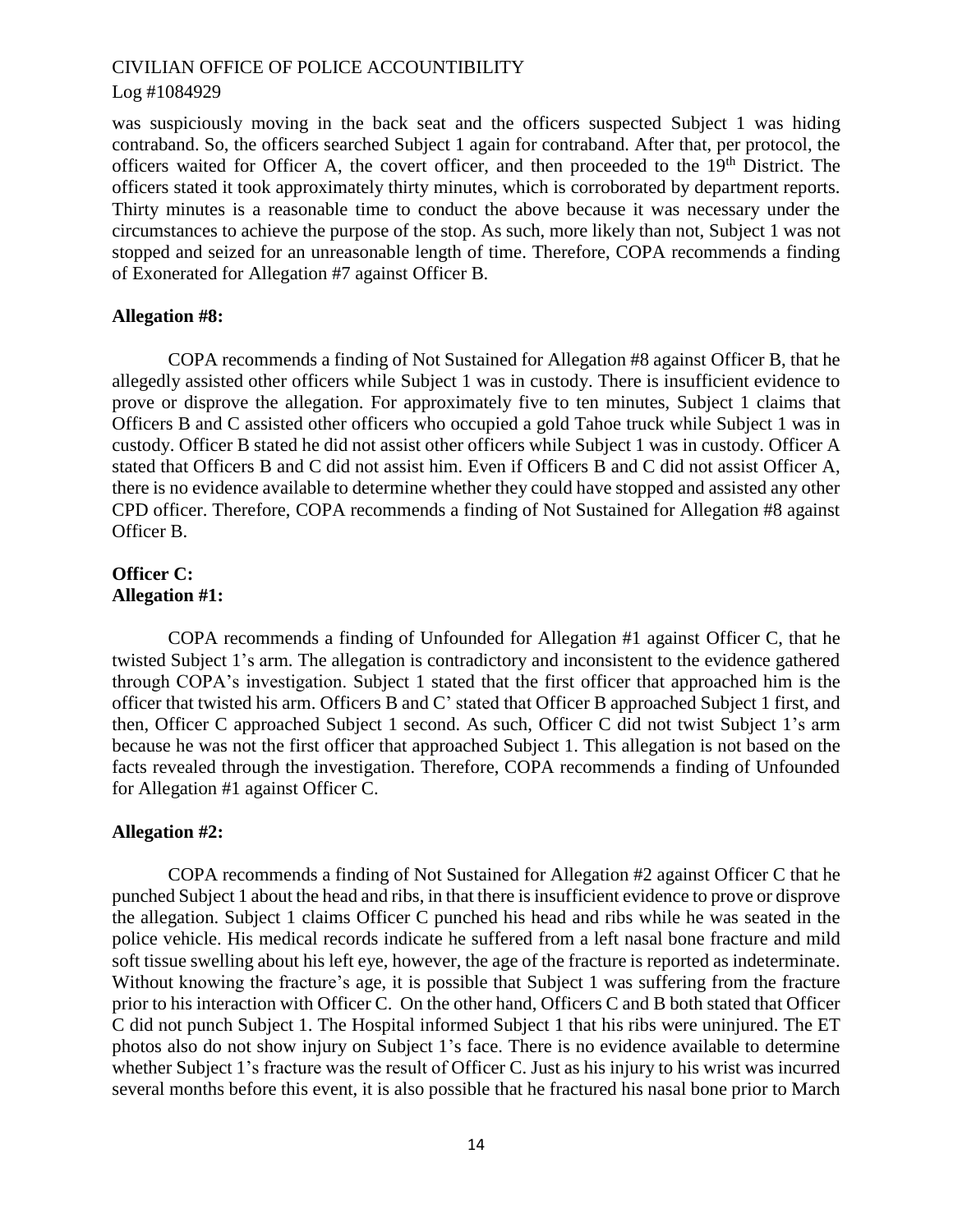#### Log #1084929

22, 2017. Therefore, COPA recommends a finding of Not Sustained for Allegation #2 against Officer C.

#### **Allegation #3:**

COPA recommends a finding of Exonerated for Allegation #3 against Officer C, that he did not immediately transport Subject 1 to the nearest district. It is more likely than not that it was proper for Officer C to not immediately transport Subject 1 to the nearest district. Per G06-01-01, "[m]embers will transport an arrestee immediately to the appropriate Department facility and in a Department vehicle equipped with a protective divider or a squadrol, *unless circumstances would make this unreasonable or impractical* [emphasis added]."

Officer B, C, and A stated that covert officers and enforcement officers work in conjunction with each other. Officers C was one of the enforcement officers for Officer A. Officer C stated that he stopped in an alley to wait for Officer A, who was covert, since Officer A was conducting surveillance. Officers B and A corroborated Officer C. Officer B stated he and Officer C waited until Officer A was able to leave the area. Officer B explained he waited for Officer A for officer safety reasons and protocol. Additionally, Officer A stated that Officers B and C closely followed his covert vehicle because the covert vehicle had to have another vehicle near it.

It would have been unreasonable and impractical for Officer C to immediately transport Subject 1 to the district. Officer C needed to ensure that Officer A was safe and Officer C's vehicle was near Officer A's vehicle when leaving the area. It is more likely than not that circumstances made transporting Subject 1 immediately to the district unreasonable and impractical. Therefore, COPA recommends a finding of Exonerated for Allegation #3 against Officer C.

#### **Allegation #4:**

COPA recommends a finding of Not Sustained for Allegation #4 against Officer C, that he strip searched Subject 1 in the alley. There is insufficient evidence to prove or disprove the allegation. According to G06-01-02, "[a] custodial search is a warrantless search of a person under arrest with or without probable cause to believe there is any contraband or evidence subject to seizure on the person. This type of search is justified by the need to keep contraband and weapons out of jail, to preserve any possible evidence, and to protect the officer." *See Chimel v. California*, 395 U.S. 752 (1969); *See also New York v. Belton*, 453 U.S. 454 (1981). According to G06-01-03, "[n]o person arrested for a traffic, regulatory or misdemeanor offense, except in cases involving weapons or a controlled substance, shall be strip searched unless there is a reasonable belief that the individual is concealing a weapon or controlled substance. Also, G06-01-03 defines strip search as "having an arrested person remove or arrange some or all of his or her clothing so as to permit a visual inspection of the genitals, buttocks, anus, female breasts or undergarments of such person."

In Subject 1's statement, he claims that Officer C strip searched him by unbuckling his belt, pulling down his pants, and searching his buttocks. Officer C stated he conducted a mixture of a pat down and custodial search by patting down Subject 1's waist, pockets, front, back, and "making sure nothing tucked in his inner area." Officer C stated he searched inside Subject 1's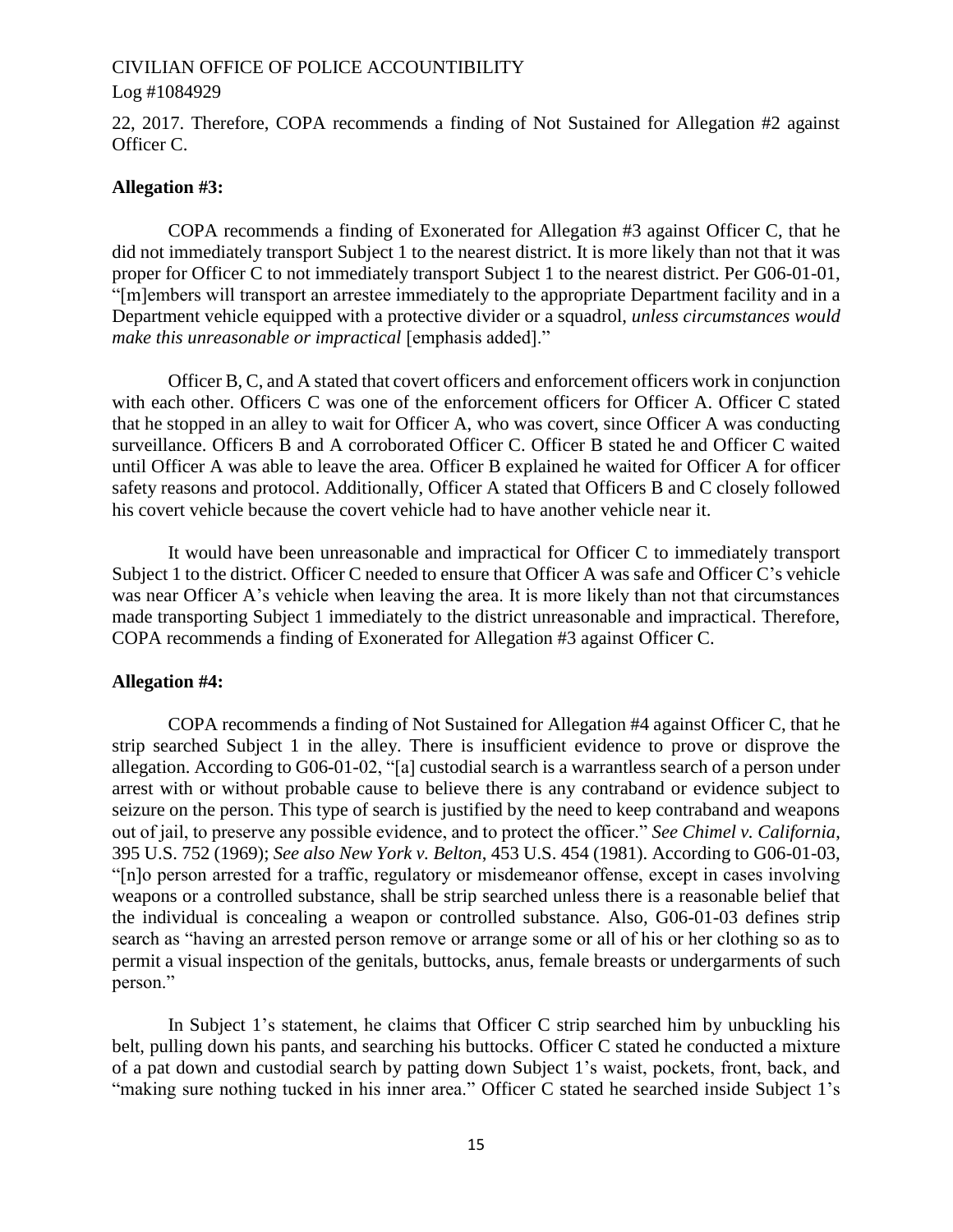## Log #1084929

pockets. After Subject 1 was moving in the back seat, Officer C stated he patted down Subject 1 once more and looked at Subject 1's hands for contraband. Officer B stated he conducted a pat down on Subject 1. Officer B thinks he patted down Subject 1 when Subject 1 was moving in the back seat after Officer C. Officer B further stated Subject 1 was patted down from the waist to his ankles. According to both officers' statements, they did not strip search Subject 1. There are no independent witnesses to the alleged strip search, as well as no available video footage that would corroborate or refute the allegation. Therefore, COPA recommends a finding of Not Sustained for Allegation #4 against Officer C.

## **Allegation #5:**

COPA recommends a finding of Not Sustained for Allegation #5 against Officer C, that he had unnecessary physical contact in that he tore Subject 1's jeans. There is insufficient evidence to prove or disprove the allegation. Subject 1 said that Officer C tore the left side of his pants while searching him. However, Officer C stated he did not pull Subject 1's pants down, and that Subject 1's pants had designed rips. Also, Officer B stated that he and Officer C did not pull Subject 1's pants down. There is insufficient evidence to meet the preponderance standard that Subject 1's jeans were torn by direct result of Officer C's actions or whether Subject 1's jeans had rips by design. With respect to Allegation #5 against Officer C, there is no other available information to corroborate or refute the allegation; therefore, COPA recommends a finding of Not Sustained.

## **Allegation #6:**

COPA recommends a finding of Unfounded for Allegation #6 against Officer C, that he did not intervene during the strip search. The allegation is contradictory and inconsistent to the evidence gathered through COPA's investigation. Subject 1 stated that the second officer that approached him is the officer that strip searched him while the first officer watched from approximately five feet away. Officers B and C' stated that Officer B approached Subject 1 first, and then, Officer C approached Subject 1 second. As such, Officer C would have been the officer to allegedly strip search Subject 1 and Officer B would have been the officer to watch from afar. In addition, an officer cannot strip search and intervene the search simultaneously. This allegation is not based on the facts revealed through the investigation. Therefore, COPA recommends a finding of Unfounded for Allegation #6 against Officer C.

## **Allegation #7:**

COPA recommends a finding of Exonerated for Allegation #7 against Officer C, that he stopped and seized Subject 1 for an unreasonable length of time. Subject 1 stated that Officers B and C drove Subject 1, while in custody, around the vicinity of the XXXX block of W. Jackson Blvd. for approximately one hour and fifty minutes before transporting Subject 1 to the  $19<sup>th</sup>$ District. Officer C stated that he and Officer B had Subject 1 in custody for approximately twenty to twenty-five minutes before transporting Subject 1 to the  $19<sup>th</sup>$  District. Officer C further stated that they arrived at the district between 10:20 pm and 10:25 pm. Both officers stated it took them about fifteen to twenty-five minutes to drive to the 19<sup>th</sup> District. Officer B stated that he and Officer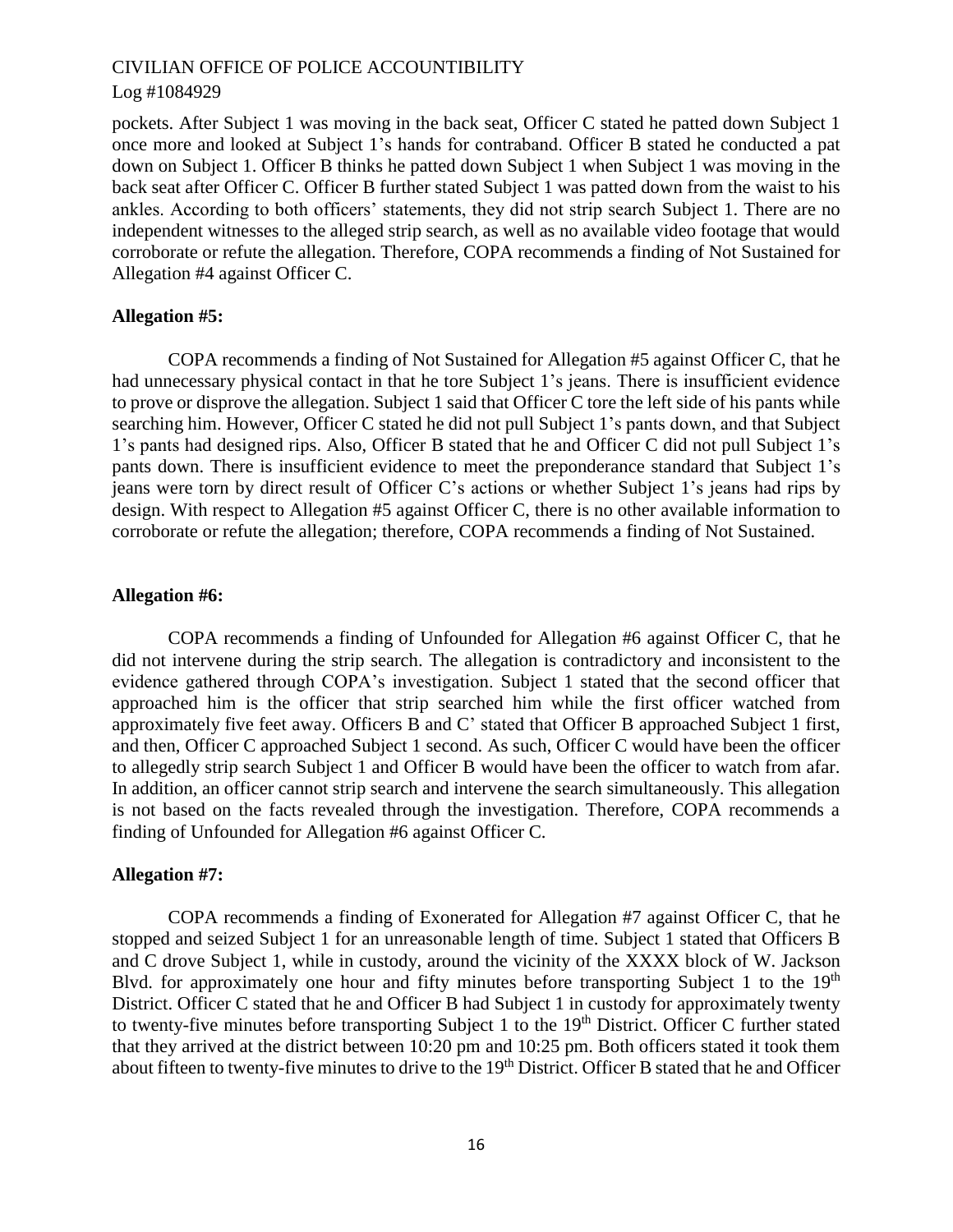## Log #1084929

C had Subject 1 in custody for approximately thirty minutes before transporting Subject 1 to the 19<sup>th</sup> District.

According to Subject 1's times, if Subject 1 was stopped and arrested at approximately 9:30 pm and it took approximately thirty minutes to arrive at the 19<sup>th</sup> District, they left the XXXX block of W. Jackson Blvd. around 11:20 pm and arrived at the 19<sup>th</sup> District at 11:50 pm. According to the officers' times, they stopped and arrested Subject 1 at approximately 9:30 pm, left the XXXX block of W. Jackson Blvd. around 10 pm, and arrived at the  $19<sup>th</sup>$  District between 10:20 pm and 10:25 pm.

The arrest report states that Subject 1 was arrested at 9:30 pm which corroborates with the officers' statements. Additionally, the Event Query Report generated instantaneously the arrest report was generated at the 19<sup>th</sup> District lists the time at 11:22pm. As such, the officers and Subject 1 were at the 19th Distract by 11:22 pm. This corroborates with the officers' statements. Based on COPA's investigation, an inference can be drawn that since Subject 1 was uncooperative and the officers could not immediately process Subject 1 when arriving at the district, the arrest report was generated at 11:22 pm, about an hour after arriving at the district.

Next, Officers C and B stated that upon observing Subject 1 with narcotics, they searched, questioned, and placed Subject 1 into custody. According to the officers' statements, Subject 1 was suspiciously moving in the back seat and the officers suspected Subject 1 was hiding contraband. So, the officers searched Subject 1 again for contraband. After that, per protocol, the officers waited for Officer A, the covert officer, and then proceeded to the 19<sup>th</sup> District. The officers stated it took approximately thirty minutes, which is corroborated by department reports. Thirty minutes is a reasonable time to conduct the above because it was necessary under the circumstances to achieve the purpose of the stop. As such, more likely than not, Subject 1 was not stopped and seized for an unreasonable length of time. Therefore, COPA recommends a finding of Exonerated for Allegation #7 against Officer C.

## **Allegation #8:**

COPA recommends a finding of Not Sustained for Allegation #8 against Officer C, that he assisted other officers while Subject 1 was in custody. There is insufficient evidence to prove or disprove the allegation. For approximately five to ten minutes, Subject 1 claims that Officers B and C assisted other officers who occupied a gold Tahoe truck while Subject 1 was in custody. Officer B stated he did not assist other officers while Subject 1 was in custody. Officer C was with Officer B throughout the incident. Officer A stated that Officers C and B did not assist him. Even if Officers C and B did not assist Officer A, there is no evidence available to determine whether they could have stopped and assisted any other CPD officer. Therefore, COPA recommends a finding of Not Sustained for Allegation #8 against Officer C.